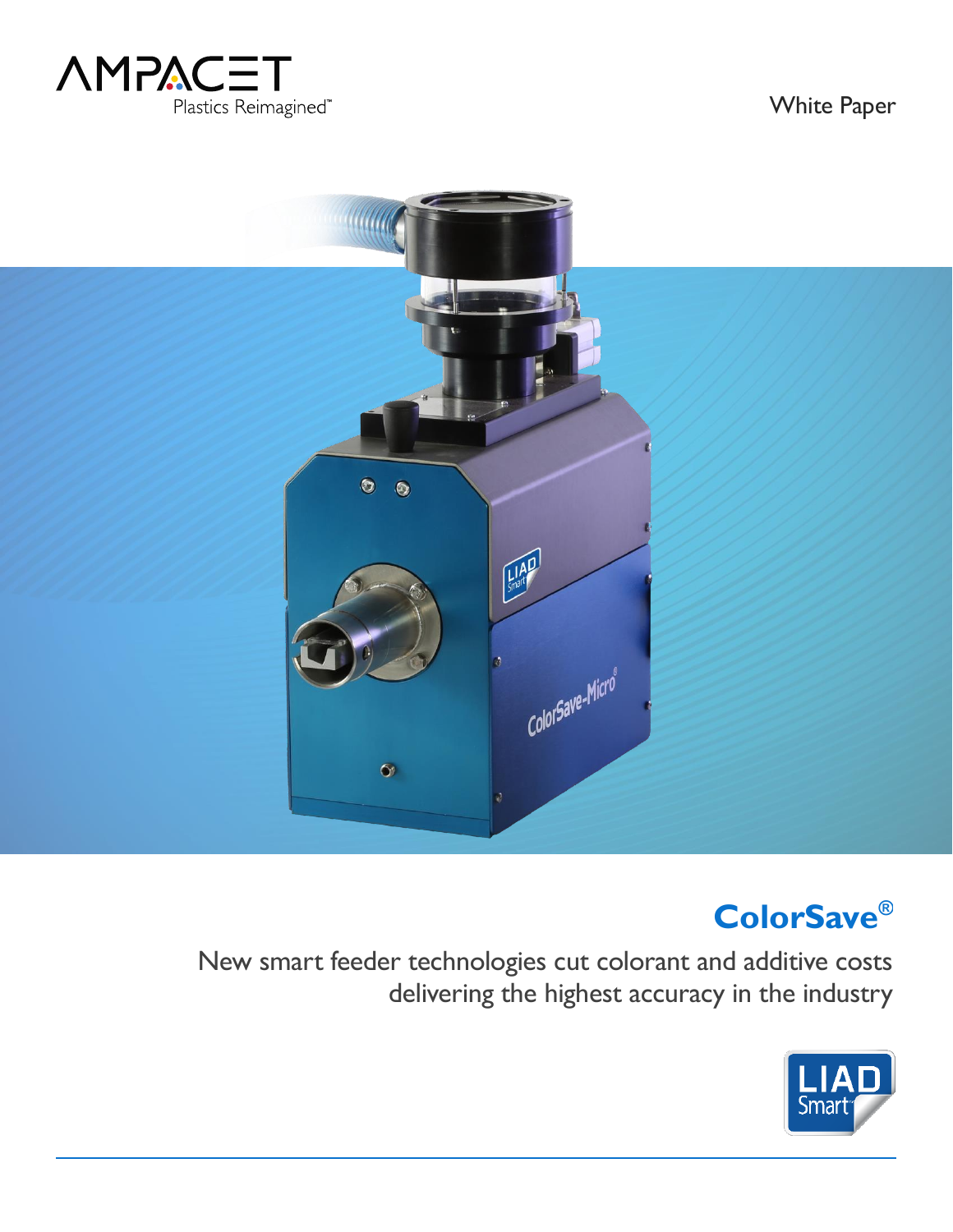## **Table of Contents**

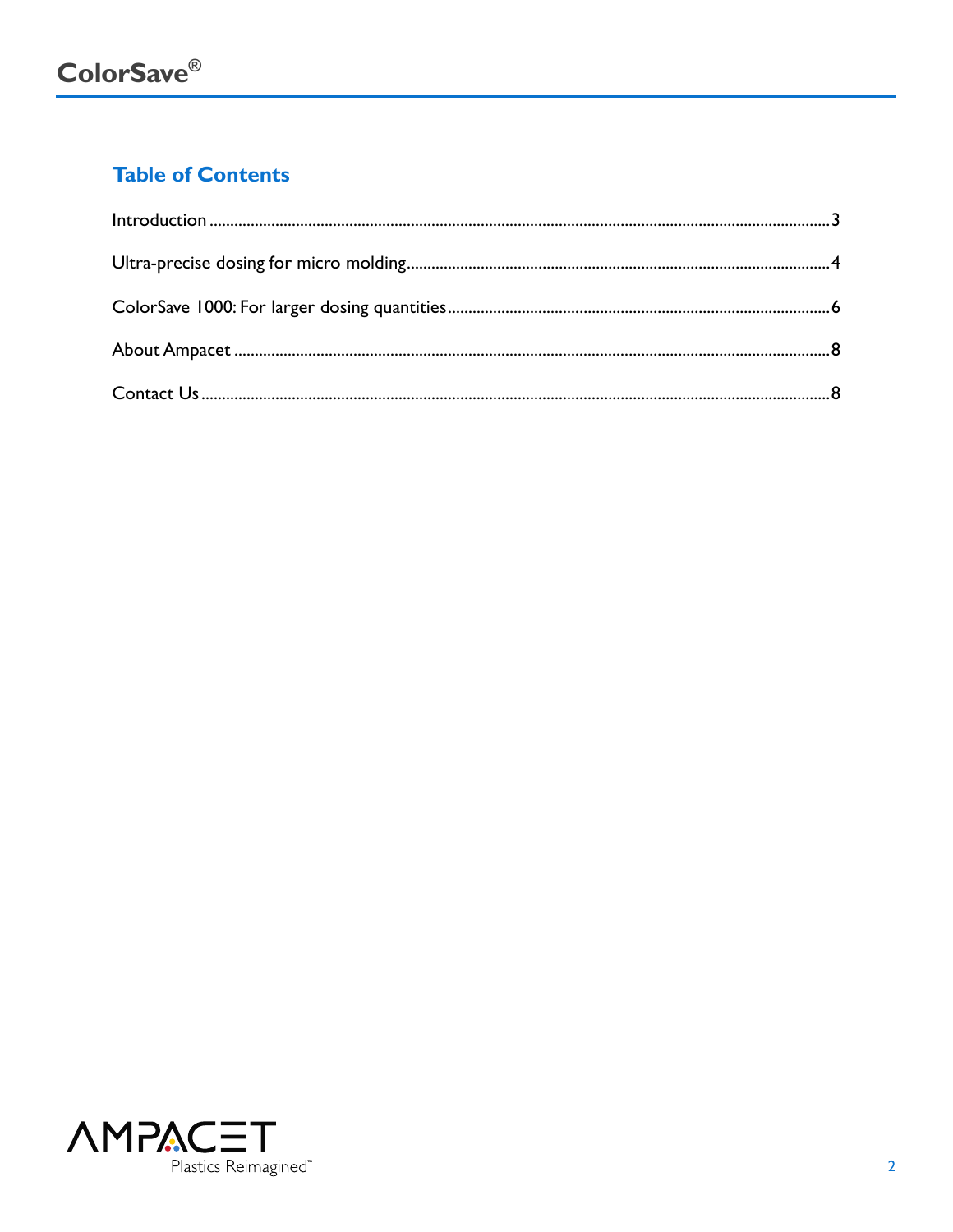#### <span id="page-2-0"></span>**Introduction**

As manufacturers continue to maintain a close eye on production costs in the highly competitive plastics market, they increasingly look for new technology to help them reduce material costs, scrap and product rejects. A new generation of smart feeders using Industry 4.0 technology can help producers improve efficiency and lower costs.

Two feeders in Ampacet's new LIAD Smart line, developed by the inventor of the single-channel gravimetric feeder, feature patented smart technology to deliver the highest accuracy in the industry. Their unique hopper designs and advanced algorithms assure precise dosing regardless of material density or other parameters and allow processors to run consistently at the low end of color tolerance specifications. With plus or minus 10% tolerance ranges, processors can run accurately in the minus 10% zone, saving significantly on color costs over time.

The unmatched accuracy of the LIAD Smart ColorSave® -Micro and ColorSave® 1000 feeders enable precise dosing of high value masterbatches and additives at the lowest possible LDR, including letdown ratios of less than 1%, allowing manufacturers to significantly reduce material costs.

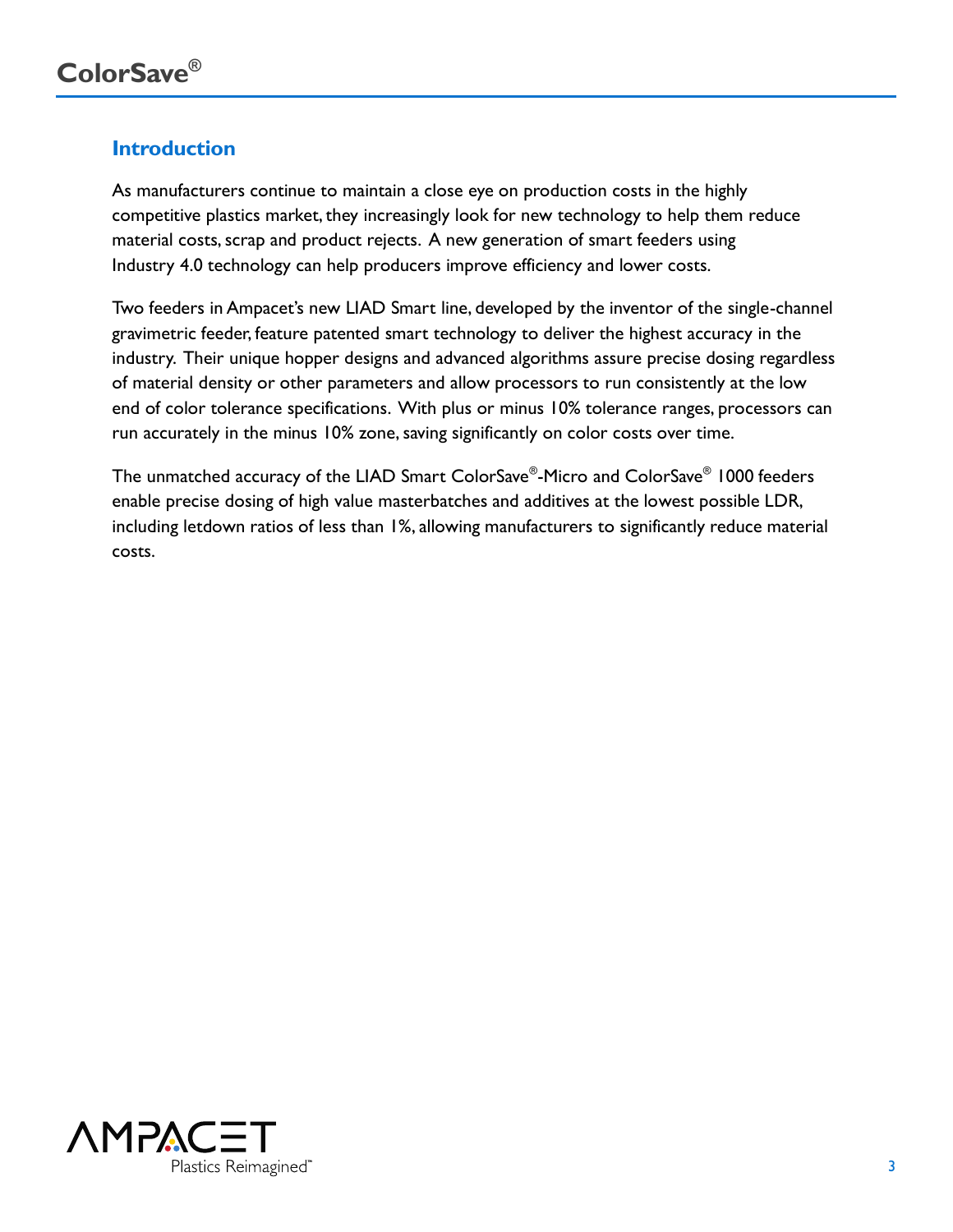### <span id="page-3-0"></span>**Ultra-precise dosing for micro molding**

As small molded parts become more highly engineered, the ability to accurately feed additives and colorants in small doses is critical to ensure the product's physical properties are not altered.

A fast-growing industry segment, the micro molding market is expected to reach more than \$1.5 billion by 2025, with North America projected to occupy the largest share – nearly 40%, according to Grandview Research.

Product rejects as a result of inconsistencies in masterbatch additives can occur in any size product, and often are caused by insufficient additive added to the resin mix. As the product becomes smaller, the possibility of a reject increases due to extremely tight tolerances. As gravimetric feeders naturally vary from the set point, the likelihood of a small product reject can easily reach 5%-10%, according to some manufacturers, and possibly even higher as the product size becomes smaller. In addition, when running high-cost additives or colors at extremely low LDRs, any inconsistencies in feeding can increase costs quickly.

The LIAD Smart team, with more than 40 years of experience in weighing applications, has introduced the LIAD Smart ColorSave® - Micro for use in injection molding, extrusion and extrusion blow molding processes. The industry-first gravimetric feeder for the fast-growing micro-molding industry segment enables accurate dosing down to one pellet for applications in the medical, automotive, electronics and micro optics industries. The easy-to-clean ColorSave-Micro is also ideal for use in applications requiring clean rooms and in research, testing and prototyping facilities.

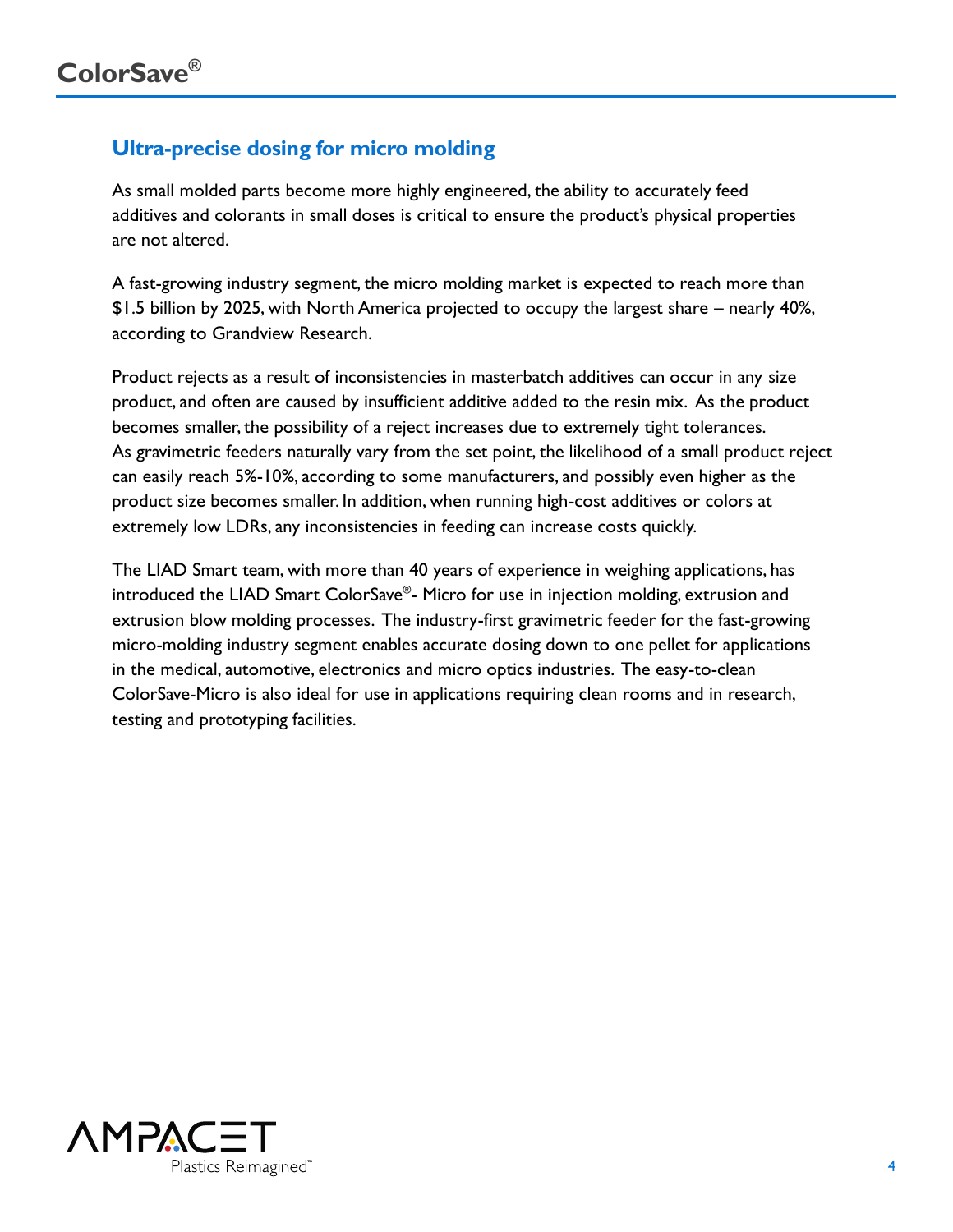To obtain better weighing accuracy and greater additive control, the patented ColorSave-Micro feeder uses a single vibrational, protected inner channel from a unique lightweight material to eliminate exterior vibration and consistently deliver an accurate dose. Whether for more efficient production of small parts or to reduce material costs for extruded parts, ColorSave-Micro can accurately dispense materials with LDRs as low as 0.1% to 0.3%. ColorSave-Micro is the only micro feeder that is engineered for gravimetric weighing, which ensures consistent accuracy when compared to today's volumetric micro feeders.

> **One plastics producer, TAV Medical, which contracts with some of the world's largest medical device manufacturers, turned to ColorSave-Micro for accurate small product dosing.**

> > "I have not found a solution for small product dosing until now. The simple truth is that when processing small jobs, no gravimetric or volumetric feeder was able to provide me with peace of mind in terms of efficiency, accuracy and consistency. Since installing the ColorSave-Micro on our small product line, we have not had a single reject due to color."

The uniquely-designed inner channel of the feeder lines up the pellets as they advance and control the rate of additive movement via electromagnetic pulses. Loss in weight analysis via advanced algorithms speeds up or lowers the rate of the vibrations as needed – a significant advancement over step motors alone or conveyor systems, which until now have not delivered high dosing control with low LDRs.

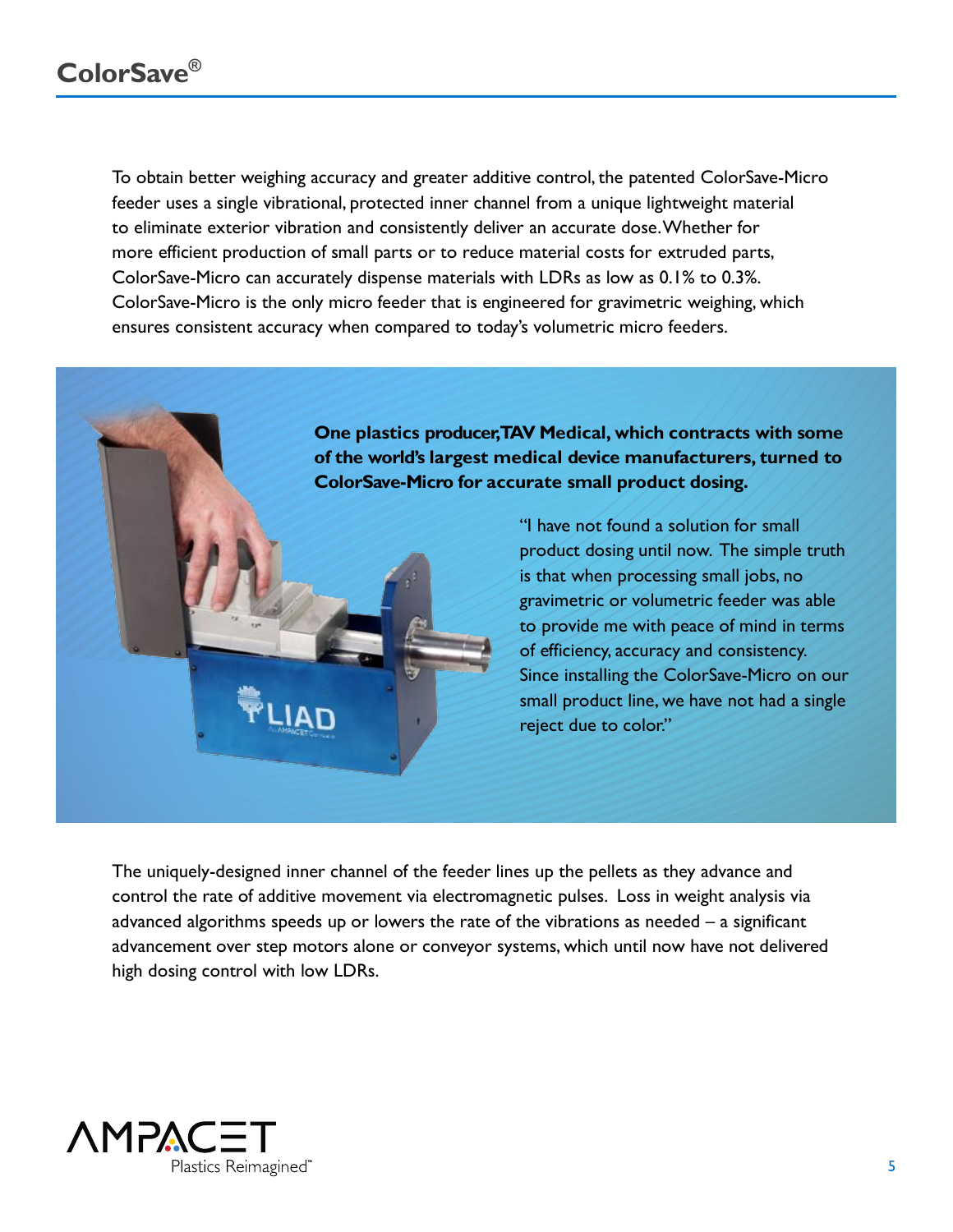The ColorSave-Micro is easily calibrated using the control panel, which monitors loss in weight determined from cycle to cycle. The set value is calculated from the specified shot weight, and the percentage of masterbatch or additive. This also means there is no machine down time to switch parts, with sterilization requiring less than a minute by taking the dispenser out of the protective channel and air blowing all material.

With this system, small product manufacturers can finally take a break from manual mixing, difficult calibration, product rejects and overconsumption of masterbatch additive. The feeder, which is compatible with real-time, in-line color management technology, accurately and consistently supports the use of nearly all additives, including flowable, non-dusty powders, granules and micro pellets.

### <span id="page-5-0"></span>**ColorSave 1000: For larger dosing quantities**

The ColorSave 1000 is the only gravimetric feeder that features an outer protective shell with an inner floating weigh hopper and single-point load cell to ensure accuracy, even in industrial settings affected by vibration and other outside influences. This precision, the highest in the industry in additive feeding, saves up to 35% on masterbatch use when compared to remote batch blending systems, up to 15% compared to a batch blender at machine throat and up to 50% compared to a volumetric feeder.

Other benefits of the feeder include user-friendly design, which allows operators to quickly empty components between jobs through a quick-purge auto system, resulting in significant savings on labor and production 庄 time. In addition, the loss-in- weight controlling function allows optimum adjustment of operating points. The ColorSave 1000 features automatic calibration, which enables processors to consistently feed at the desired set point. ColorSave 1000 can be used with any injection molding, extrusion and blow-molding machine. The feeder also allows for realtime data collection and management of material consumption.

**ColorSave 1000** 

 $\mathbf{H}$ 



 $LIAD$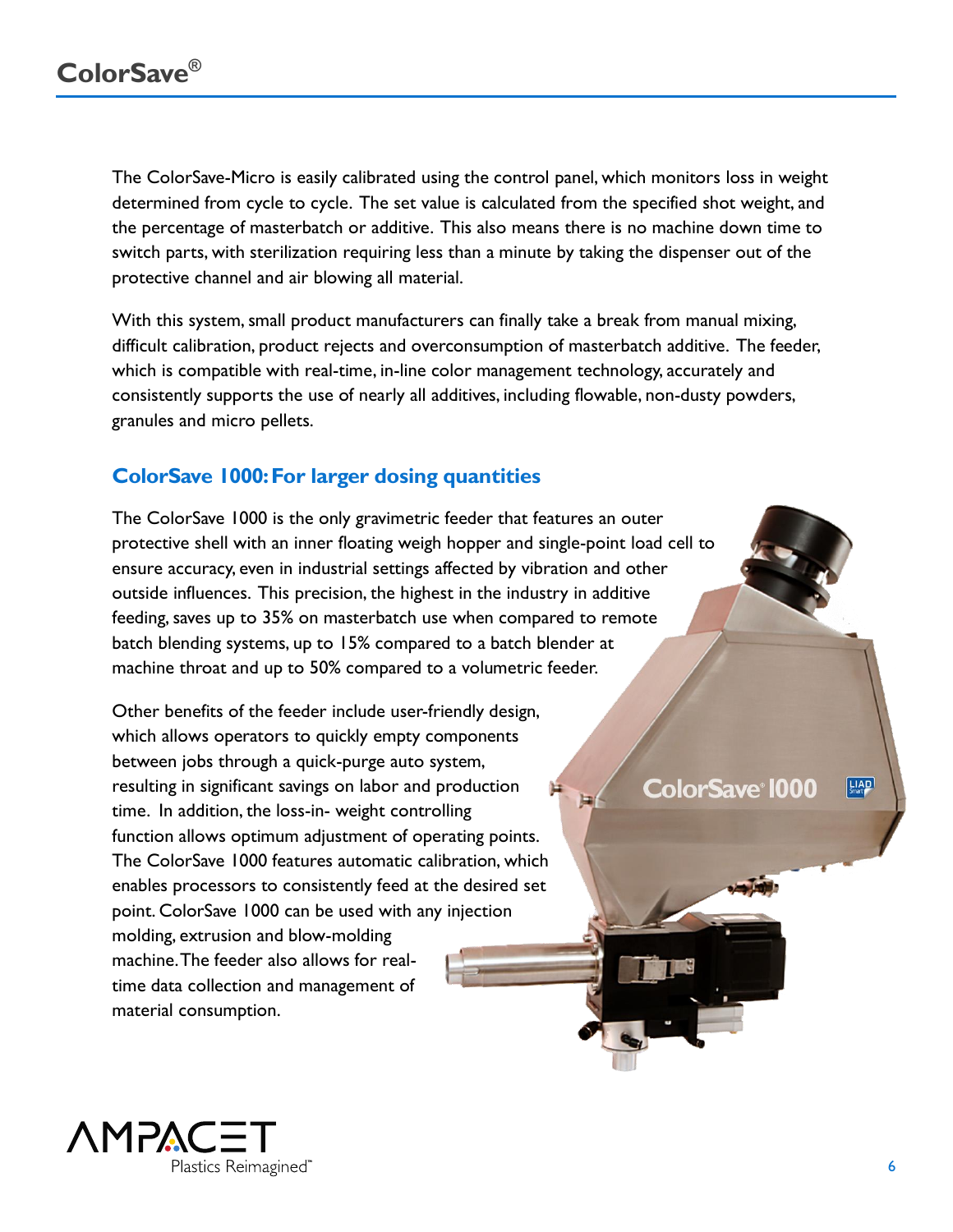

Two feeder options, the ColorSave 1000 and the ColorSave-Micro, enable manufacturers to reduce additive and colorant costs while ensuring the accuracy needed to meet tight tolerances and product property specifications.